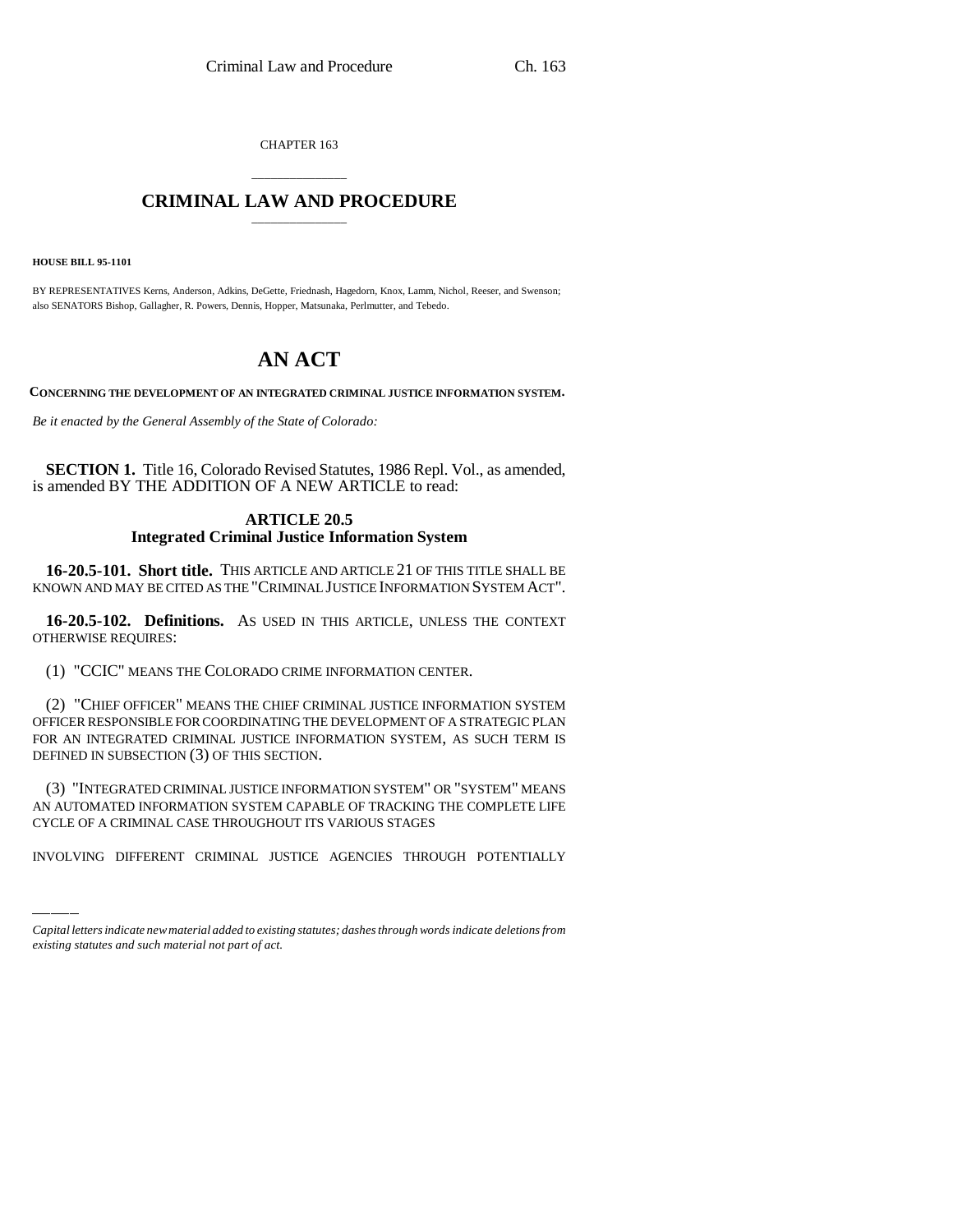SEPARATE AND INDIVIDUAL SYSTEMS AND WITHOUT UNNECESSARY DUPLICATION OF DATA COLLECTION, DATA STORAGE, OR DATA ENTRY.

**16-20.5-103. Integrated criminal justice information system - strategic plan - departments and chief officer - goals - reports.** (1) A PLANNING TEAM COMPRISED OF THE EXECUTIVE DIRECTORS OF THE DEPARTMENTS OF PUBLIC SAFETY, CORRECTIONS, AND HUMAN SERVICES AND THE STATE COURT ADMINISTRATOR, OR THE DESIGNEE OF SUCH DIRECTORS AND STATE COURT ADMINISTRATOR, SHALL COOPERATE IN DEVELOPING JOINTLY A STRATEGIC PLAN FOR THE IMPLEMENTATION AND MAINTENANCE OF AN INTEGRATED CRIMINAL JUSTICE INFORMATION SYSTEM. THE GOVERNOR AND THE CHIEF JUSTICE OF THE COLORADO SUPREME COURT SHALL JOINTLY APPOINT FROM THE MEMBERS OF THE PLANNING TEAM A PERSON TO SERVE AS THE CHIEF OFFICER IN COORDINATING THE DEVELOPMENT OF THE STRATEGIC PLAN.

(2) THE PLANNING TEAM SHALL ADOPT A STRATEGIC PLAN THAT:

(a) PROVIDES UNIFORM DATA AND ARCHITECTURAL STANDARDS ALLOWING USERS MAXIMUM ACCESS TO THE SYSTEM;

(b) PROVIDES A SYSTEM CONSISTENT WITH APPLICABLE FEDERAL AND STATE LAWS AND REGULATIONS, SUCH AS THE NATIONAL CRIMINAL JUSTICE INFORMATION SYSTEM STANDARDS, ALLOWING USERS TO COMPLY WITH SUCH LAWS AND REGULATIONS;

(c) ALLOWS A USER OF THE SYSTEM HAVING JURISDICTION OVER OR CUSTODY OF AN ARRESTEE OR OFFENDER TO RETAIN ITS OWN INFORMATION DATA BASE BUT REQUIRES A USER TO REPORT IMMEDIATELY ANY STATUS CHANGE OF OR ANY KEY INFORMATION CONCERNING AN ARRESTEE OR OFFENDER TO THE CCIC FOR INPUT INTO THE CENTRAL INDEX AND TO OTHER USERS WITHIN TWENTY-FOUR HOURS;

(d) ALLOWS CONTINUOUS MONITORING OF THE SYSTEM BY ESTABLISHING USER REPORTING REQUIREMENTS;

(e) RESULTS IN A SYSTEM ACCOMPLISHING THE FOLLOWING GOALS:

(I) ENSURES THAT INFORMATION RESOURCE AGENCIES ALIGN THROUGH A STATEWIDE SYSTEM CAPABLE OF PROVIDING RELIABLE CRIME INFORMATION, USING CCIC AS THE MAJOR LINK TO OTHER MAJOR CRIMINAL INFORMATION SYSTEMS THROUGHOUT THE STATE, APPLYING STATE STANDARDS, AND MAINTAINING THE SECURITY AND INTEGRITY OF THE INFORMATION;

(II) FACILITATES UNIFORM AND MAXIMUM INTERFACING AMONG MAJOR CRIMINAL JUSTICE ORGANIZATIONS AND LAW ENFORCEMENT AGENCIES THROUGHOUT THE STATE AND BETWEEN SUCH ENTITIES AND CCIC;

(III) RECOGNIZES THE NEEDS OF LOCAL JURISDICTIONS TO MEET THEIR CRIMINAL INFORMATION REQUIREMENTS AND TO BUILD PARTNERSHIPS FOR ACHIEVING TIMELY AND RELIABLE INFORMATION;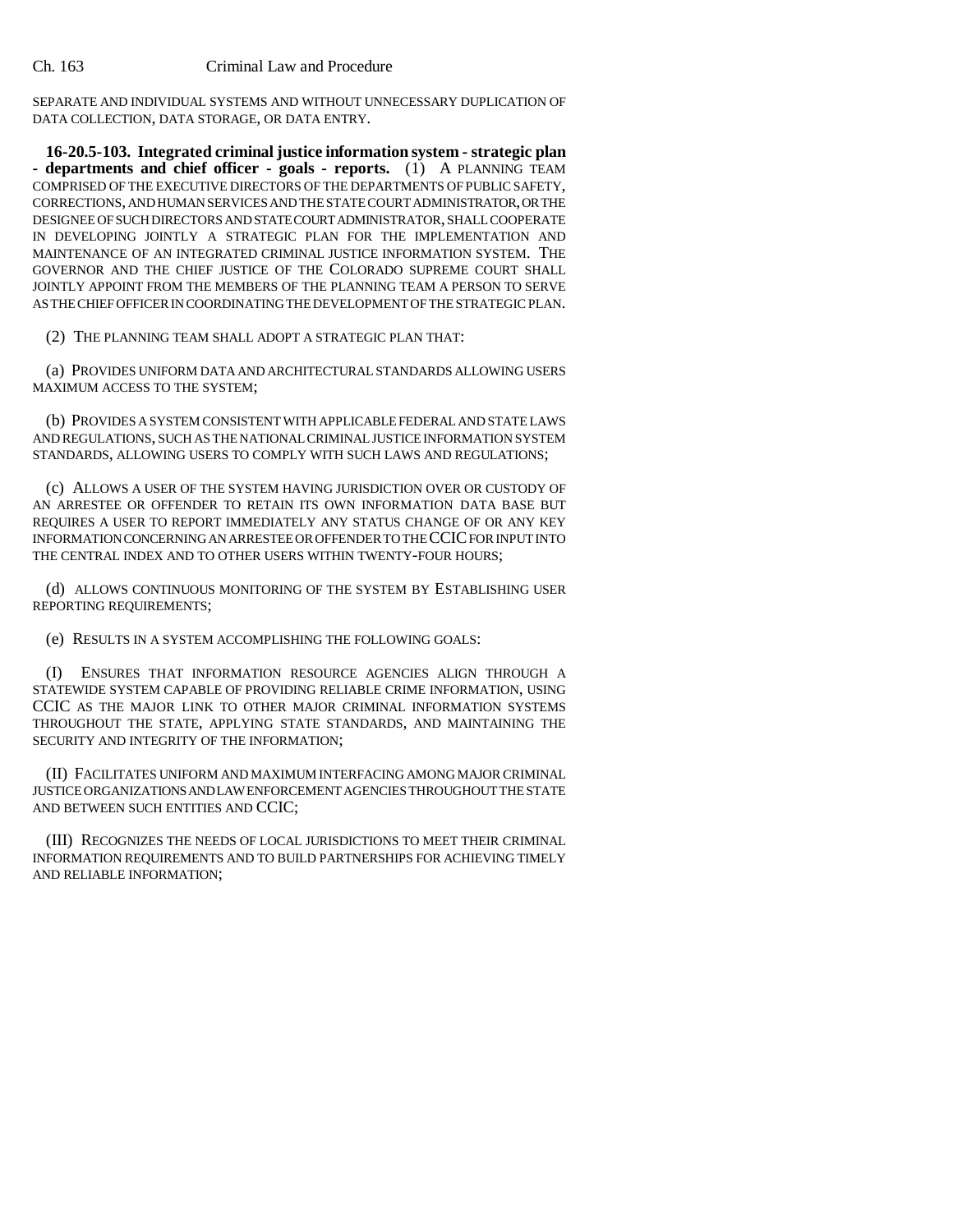(IV) MAKES SUPPORT INFORMATION AVAILABLE TO RESEARCH TECHNICIANS AND POLICYMAKERS, INCLUDING BUT NOT LIMITED TO THE GENERAL ASSEMBLY AND LOCAL AND STATE AGENCY ADMINISTRATORS;

(V) ASSURES COMPLIANCE WITH ARTICLE 21 OF THIS TITLE.

(3) THE DEPARTMENTS SHALL SUBMIT THE STRATEGIC PLAN TO THE COMMISSION ON INFORMATION MANAGEMENT NO LATER THAN SEPTEMBER 1, 1995. THE COMMISSION, IN ADDITION TO ITS DUTIES SET FORTH IN SECTION 24-30-1702,C.R.S., SHALL SUBMIT A FINAL PLAN TO THE LEGISLATIVE COUNCIL, THE JOINT BUDGET COMMITTEE, AND THE JUDICIARY COMMITTEES OF THE GENERAL ASSEMBLY NO LATER THAN NOVEMBER 1, 1995, FOR THE DEVELOPMENT OF A LEGISLATIVE PROPOSAL TO IMPLEMENT THE PLAN.

**16-20.5-104. Repeal of article.** THIS ARTICLE IS REPEALED, EFFECTIVE JULY 1, 1996.

**SECTION 2.** 16-21-103 (3) and (6), Colorado Revised Statutes, 1986 Repl. Vol., as amended, are amended to read:

**16-21-103. Information on offenders - required.** (3) Upon issuance of a warrant of arrest, the court shall notify the sheriff of the county in which such court is located of the issuance of such warrant. When the court withdraws, cancels, quashes, or otherwise renders a warrant of arrest invalid, the court shall immediately notify the criminal justice information system network operated by the bureau of such action in a manner which is consistent with procedures established jointly by the state court administrator and the director of the bureau. The court shall report the final disposition of any offender to the bureau in a form which is electronically consistent with procedures established jointly by the state court administrator and the director of the bureau and shall include the information provided in subsection (2) of this section, the charges filed by the district attorney, whether the factual basis of the charges includes an act of domestic violence as defined in section 18-6-800.3 (1), C.R.S., and whether such designation needs to be added or eliminated from the system based upon the court's findings. The court shall eliminate the designation of domestic violence if the defendant is found not guilty of the alleged crime or if the case is dismissed. The report sent to the bureau shall also include the disposition of each charge and the court case number and shall be submitted within seventy-two hours after the final disposition; except that such time period shall not include Saturdays, Sundays, and legal holidays.

(6) The information available through the criminal justice information system network established pursuant to this article shall be made available to any sentencing court, probation office, or other pretrial services agency preparing a report on domestic violence cases as soon as such court, office, or agency has the necessary computer system in place.

**SECTION 3.** 16-21-105 (2), Colorado Revised Statutes, 1986 Repl. Vol., as amended, is amended to read: